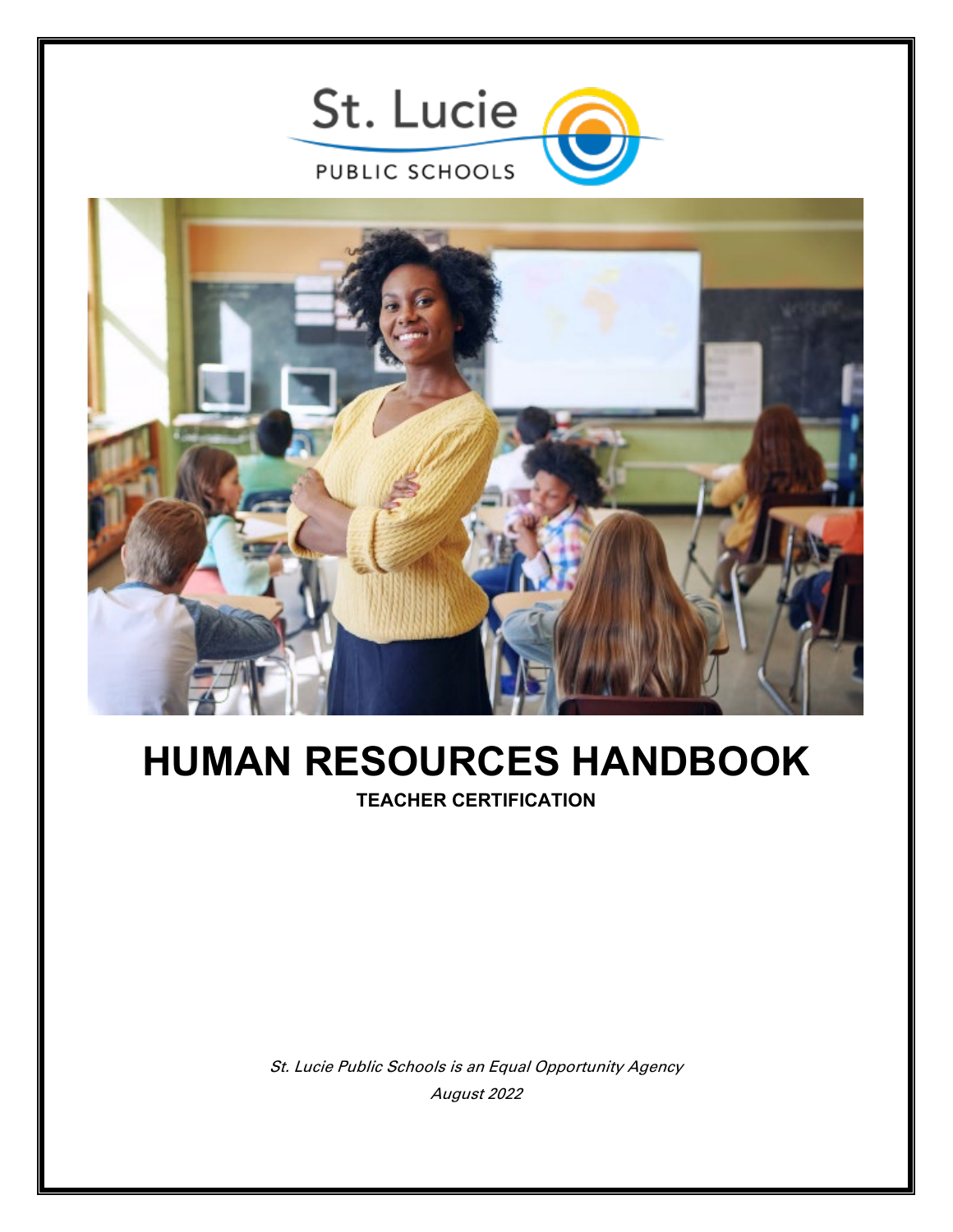# TABLE OF CONTENTS

| <b>Appendix</b> |  |
|-----------------|--|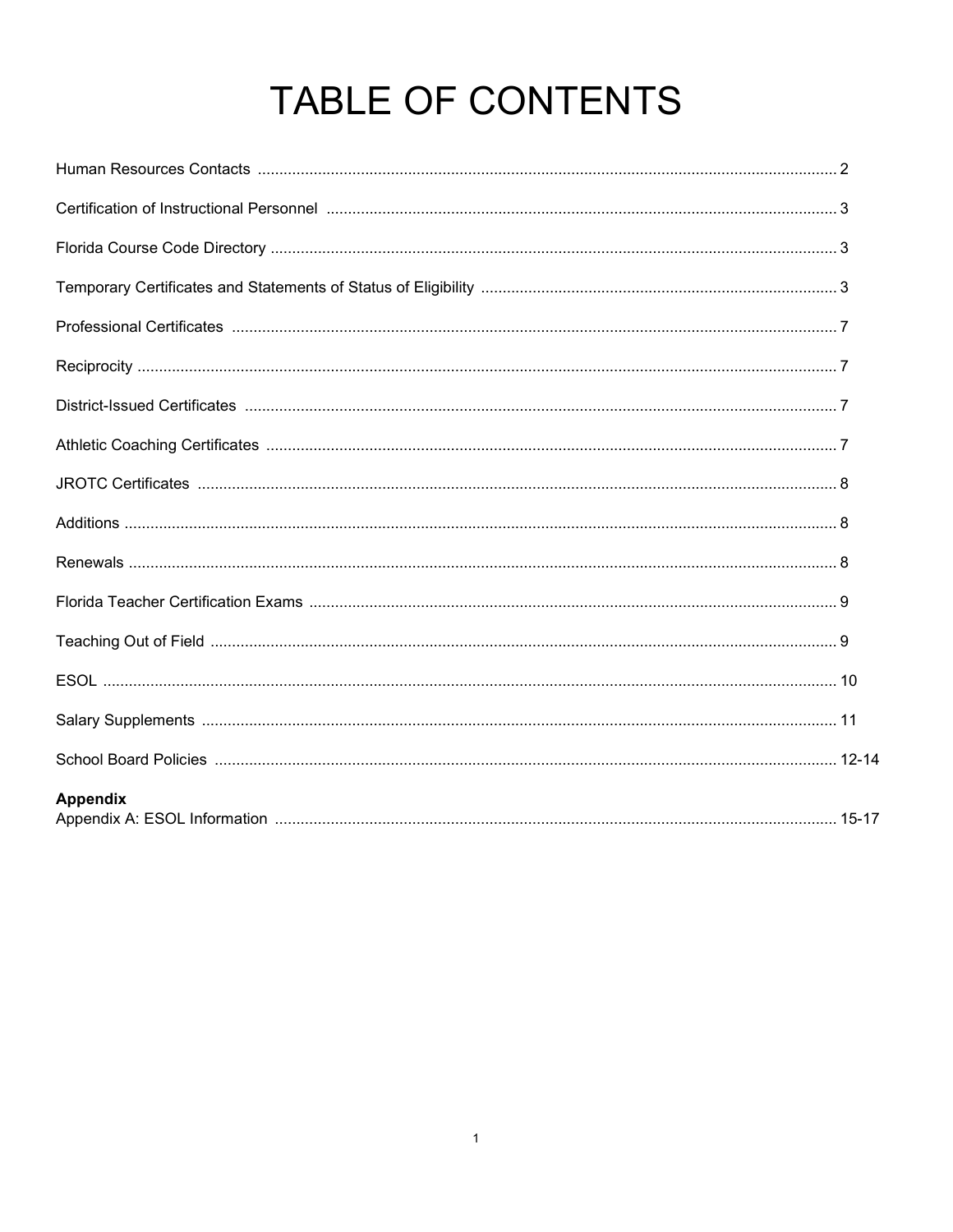## HUMAN RESOURCES CONTACTS

Certification Specialist

**Beverly Bernst**<br>Certification Specialist<br> **[Beverly.Bernst@stlucieschools.org](mailto:Beverly.Bernst@stlucieschools.org)**<br>
772/429-7507

# **Certification Specialist**

**Jennifer DiDonato**<br>
Certification Specialist<br>
772/429-7512

Director of Human Resources

**Marla Grant Gutierrez**<br>Director of Human Resources 772/429-3973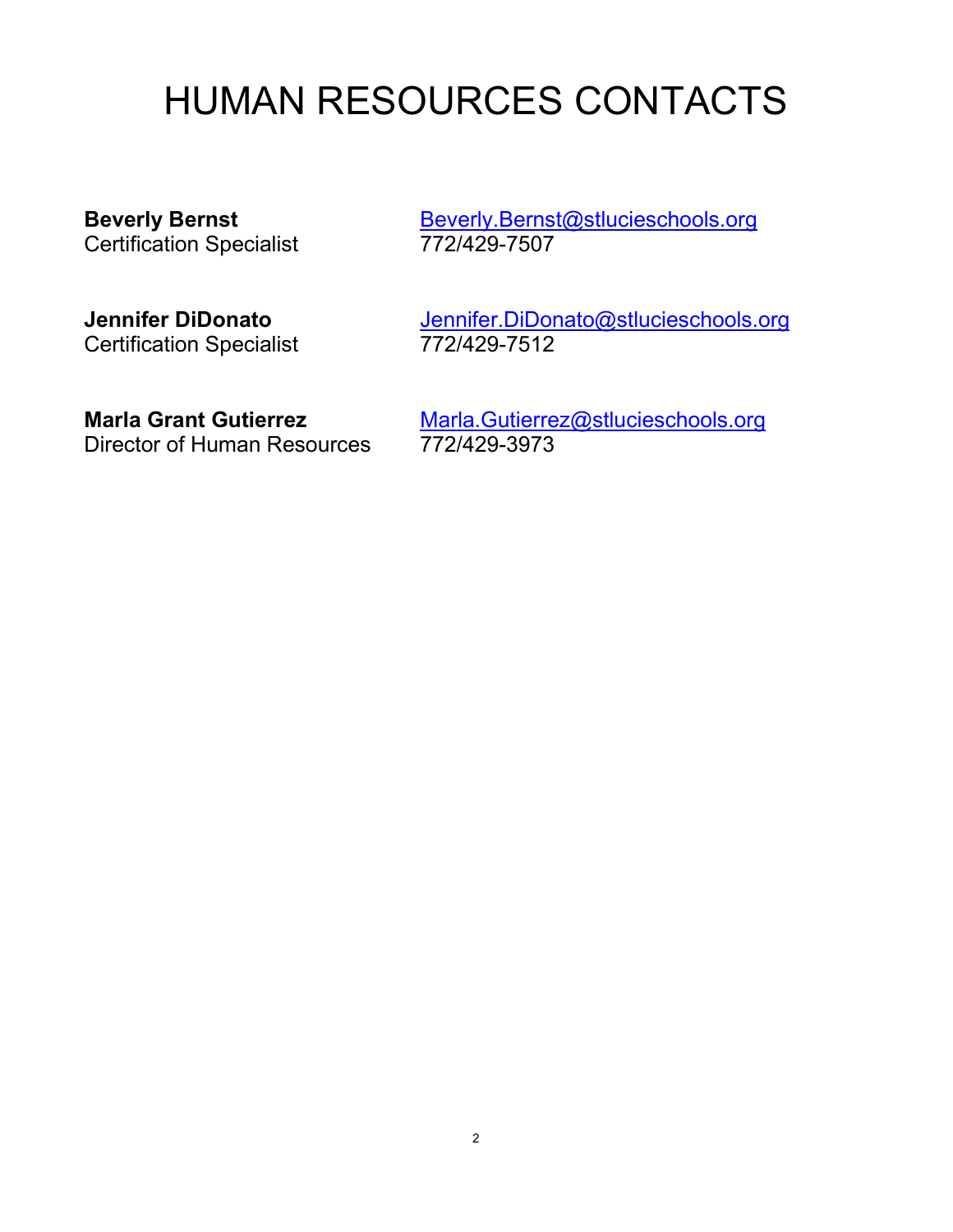## **CERTIFICATION OF INSTRUCTIONAL PERSONNEL**

All instructional personnel are obligated to obtain proper certification to be employed. Application to the Florida Department of Education, Bureau of Educator Certification, should be made before or immediately upon employment in an instructional position. To maintain employment, each new instructional employee must provide the district with proof of certification within 120 work days of employment. Failure to do so may result in loss of employment. The application for initial certification may be completed on-line at [http://www.fldoe.org/edcert/apply.asp.](http://www.fldoe.org/edcert/apply.asp)

An individual who meets the minimum application requirements is issued an Official Statement of Status of Eligibility (SOE) which reflects the results of an evaluation of the application and all supporting documents submitted by the applicant. The SOE is valid for three (3) years from the date it is issued. The SOE advises the applicant of three key pieces of information:

- 1. Whether or not the applicant meets the subject requirements (specialization) for the subject or endorsement requested.
- 2. The requirements that are remaining for issuance of a temporary certificate in that subject.
- 3. The requirements that are remaining for issuance of a professional certificate in that subject.

The Bureau of Educator Certification is required to issue a Temporary Certificate to a qualifying applicant within fourteen (14) days from receipt of the issue request from an employer. Additionally, the employer will be notified electronically once the certificate has been issued. Delays may apply for special holds due to criminal history or illegible fingerprints as they require manual processing.

## **FLORIDA COURSE CODE DIRECTORY**

State Board of Education Rule 6A-1.09441, Florida Administrative Code (FAC), requires that school-level, district-level, and postsecondary-level personnel use the Florida Course Code Directory when determining appropriate educator certification for specified courses. Directory files are located at<http://www.fldoe.org/articulation/CCD/> and are broken down into the following sections:

- Section 1 Narrative Section
- Section 2 Administrative, Curricular and Service Assignments
- Section 3 Grades K-5 Education Courses
- Section 3 Grades 6-8 Education Courses
- Section 3 Grades 9-12 and Adult Education Courses
- Section 4 Exceptional Student Education K-12 Education Courses
- Section 5 Career and Technical Education Programs and Courses
- Section 6 Adult General Education Courses

## **TEMPORARY CERTIFICATES AND STATEMENTS OF STATUS OF ELIGIBILITY**

The temporary Florida certificate is valid for three (3) years. This certificate provides teachers with a bachelor's degree the opportunity to teach full-time while they complete the requirements for the professional certificate.

The requirement to demonstrate mastery of general knowledge through Florida's General Knowledge Exam must be met within the three (3) years of the date of employment under the temporary certificate.

Instructional personnel new to teaching in Florida are required to complete the Professional Education Competence Program (PEC) during the three-year validity period of their temporary certificate. The function of this program is to determine that new teachers have acquired professional education competence as demonstrated by their day-to-day classroom performance. Most will complete the PEC in one year. This requirement must be met before a five-year professional certificate can be issued.

The Professional Education Test is another requirement listed in the SOE for temporary certificate holders. This test assesses knowledge of pedagogy and professional practices in the field of education.

Non-education majors are required to establish Professional Preparation Competence (PPC). This requirement includes 15 hours of education coursework and earning one year of full-time teaching experience (Note:15 hour total applies to all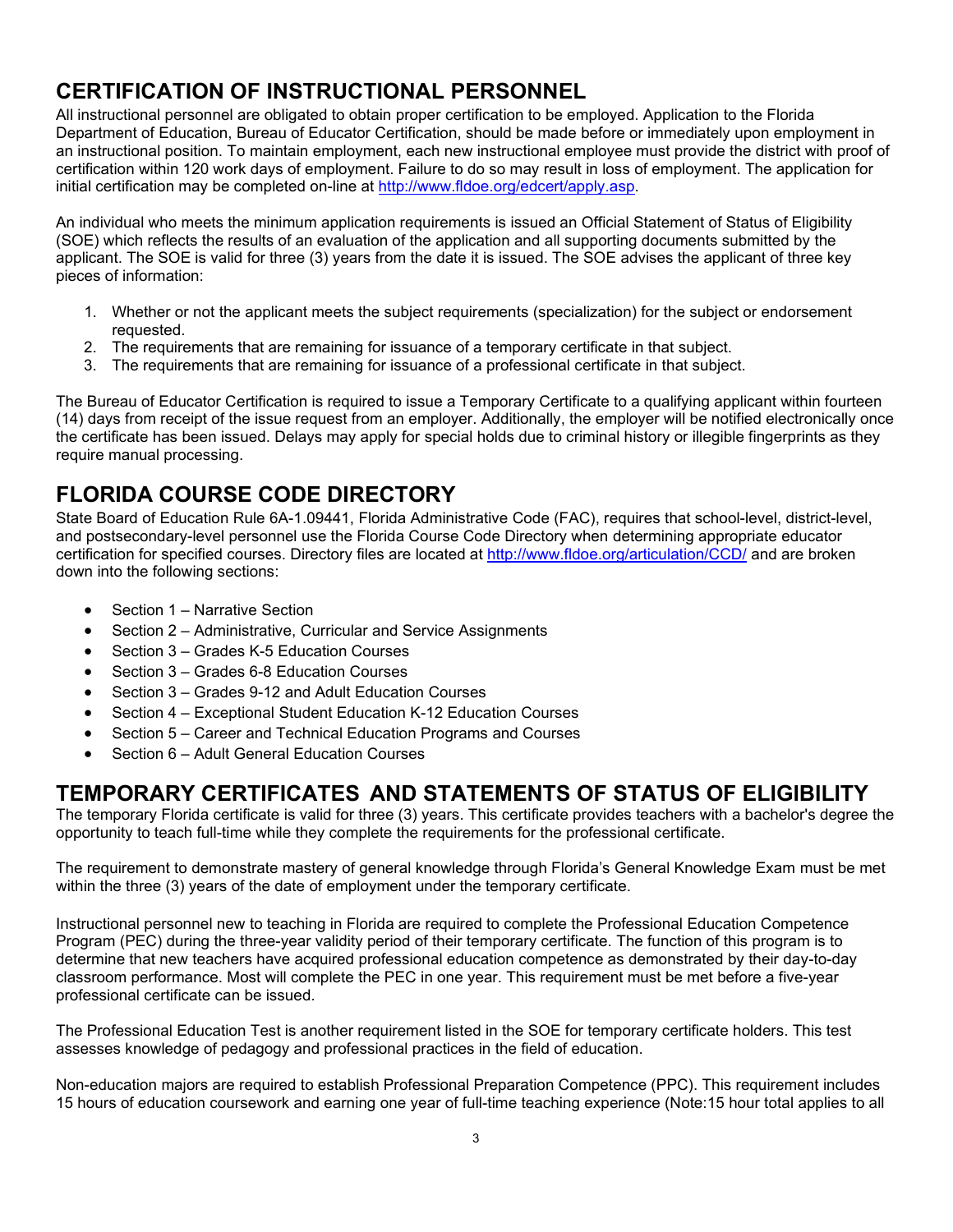subjects; however, more than 15 hours may be needed to complete all of the specific course requirements). The coursework credit is defined as follows:

Classroom management with a focus on creating safe learning environments in which effective teaching and learning can take place by promoting a physically, emotionally, socially, and academically secure climate for students

| <b>SAMPLE COURSE TITLES:</b>                        |
|-----------------------------------------------------|
|                                                     |
| <b>Classroom Management</b>                         |
| <b>Building Classroom Discipline and Management</b> |
| <b>Classroom Management and Teaching</b>            |
| <b>Managing the Classroom</b>                       |
| <b>Classroom Management and Guidance</b>            |
| <b>Core Classroom Management Strategies</b>         |
| <b>NOTES:</b>                                       |
| .<br>.<br>$-1$ $-1$ $-1$ $-1$ $-1$ $-1$<br>$\sim$   |

- Courses in this area must be taken at a college or university that awards bachelor's or higher degrees. Courses in this area should have an education prefix.
- Exceptional Student Education courses relating to behavior management or behavior supports are not acceptable for this area.
- Creating a "safe learning environment" is an integral component of classroom management and therefore does not have to be specifically identified.
- Key Words: The titles of acceptable courses typically include the words "classroom" and "management" or "managing."
- Child and adolescent development including theories and principles of learning

| <b>SAMPLE COURSE TITLES:</b>                  |
|-----------------------------------------------|
| Learning                                      |
| <b>Developmental Psychology</b>               |
| Cognition                                     |
| <b>Theories of Learning</b>                   |
| <b>Human Growth &amp; Development</b>         |
| <b>Psychological Foundations of Education</b> |
| <b>Psychology of Learning</b>                 |
| <b>Adolescent Psychology</b>                  |
| <b>Educational Psychology</b>                 |
| <b>Classroom Learning Principles</b>          |
| <b>Child Development</b>                      |
| <b>Lifespan Development</b>                   |

**NOTES:** 

- Courses in this area may be taken at a two-year college, or a college or university that awards bachelor's or higher degrees.
- Courses may have education, psychology, or other prefixes.
- Do not use general psychology, abnormal psychology, psychology of exceptional children, behavior, group behavior, personality dynamics, or mental hygiene.
- Educational assessment practices that include analysis and application of data from statewide standardized assessments and other multiple sources to improve instruction and learning

#### **SAMPLE COURSE TITLES:**

#### Measurement & Evaluation in the Classroom Measurement, Evaluation & Assessment in Education

#### **Measurement & Evaluation in Education**

#### **Educational Measurement**

#### Assessment of Exceptional Individuals

**NOTES:** 

- The focus of this course is on analysis of data to improve student outcomes.
- Courses in this area must be taken at a college or university that awards bachelor's or higher degrees.
- Courses in this area should have an education prefix.
- Exceptional Student Education courses are acceptable in this area.
- Do not accept a course in Measurement in Education without additional information that the course includes the use of data to improve student achievement.
- Do not accept courses covering only Test Construction.
- Do not accept courses in Educational Research or Psychoeducational Assessment.
- Key Words: The titles of acceptable courses frequently include the words "Evaluation" or "Assessment."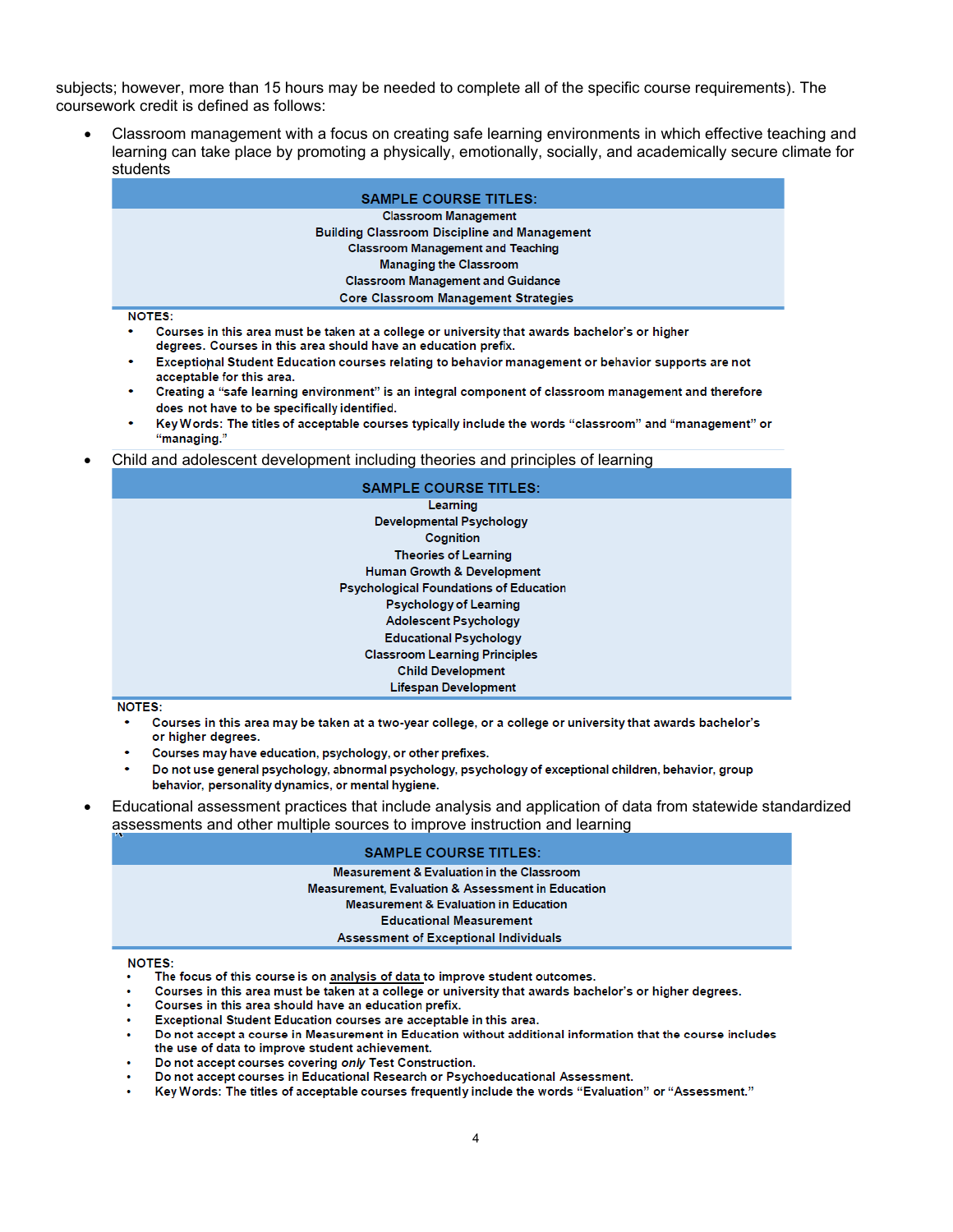Effective instructional techniques, strategies, and materials to meet the needs of diverse learners, including students with disabilities

| <b>SAMPLE COURSE TITLES:</b>                                                                   |
|------------------------------------------------------------------------------------------------|
| <b>Professional Teaching Practices</b>                                                         |
| <b>Effective Teaching in the Secondary School</b>                                              |
| <b>Instructional Strategies</b>                                                                |
| Middle Grades Instructional Strategies                                                         |
| <b>Secondary Classroom Methods</b>                                                             |
| <b>Field Experiences</b>                                                                       |
| <b>Teaching Practicum</b>                                                                      |
| Integrated Teaching in Elementary Education                                                    |
| <b>Teaching Students with Exceptionalities in Inclusive Settings</b>                           |
| <b>Teaching Exceptional Students in Secondary Settings</b>                                     |
| UNACCEPTABLE COURSES                                                                           |
| <b>Curriculum Development</b>                                                                  |
| <b>Elementary and Secondary Curriculum</b>                                                     |
| <b>NOTES:</b>                                                                                  |
| The focus of this requirement is on effective teaching techniques, not curriculum development. |

- Therefore, a course covering only curriculum is not acceptable.
- Courses in this area must be taken at a college or university that awards bachelor's or higher degrees. Courses in this area should have an education prefix.
- Exceptional Student Education courses are acceptable in this area.
- Appropriate grade levels for courses in this area are preschool, prekindergarten, elementary, and secondary.
- Most courses on effective instructional strategies cover teaching methods for diverse learners. Therefore, specialists do not have to check course descriptions for inclusion of strategies for diverse learners. (See next note for exception.)
- If an individual has taken a senior institution instructional strategies course that clearly does not address diverse learners (e.g., Instructional Strategies for the Typical Learner), EDG 2701 Teaching Diverse Populations (or EDF 2085 Introduction to Diversity for Educators) may be used in conjunction with the upper level instructional strategies course to complete this requirement. EDG 2701 (or EDF 2085) by itself does not satisfy this requirement.
- $\bullet$ Key words: Indicators of acceptable courses are titles that include the words "Teaching," "Instructional Strategies," or "Methods."
- For certificate subject coverages classified by rule as academic or degreed career and technical, applications of research-based instructional practices in reading

| <b>SAMPLE COURSE TITLES:</b>                             |
|----------------------------------------------------------|
| Florida Online Reading Professional Development (FORPD)* |
| <b>Foundations of Developmental Reading</b>              |
| Teaching Reading in Middle and High School               |
| Methods of Teaching Reading in the Elementary School     |
| Developmental Reading                                    |
| RED 5047 and RED5147 at Florida public universities      |
| <b>Content Area Reading in the Secondary School</b>      |
| <b>Literacy in Special Education</b>                     |

NOTES:

- This requirement addresses the foundations of research-based reading practices.
- The FORPD\* course, like all other professional preparation courses, must be
- taken for college academic credit as reflected on an official transcript.  $\bullet$ Completion of Competency 2 of a district Reading Endorsement add-on program without earning college
- credit does not satisfy this requirement.
- Courses in this area must be taken at a college or university that awards bachelor's or higher degrees.
- Instructional strategies for teaching students of limited English proficiency including instruction in the English language and development of the student's mastery of the four language skills of listening, speaking, reading, and writing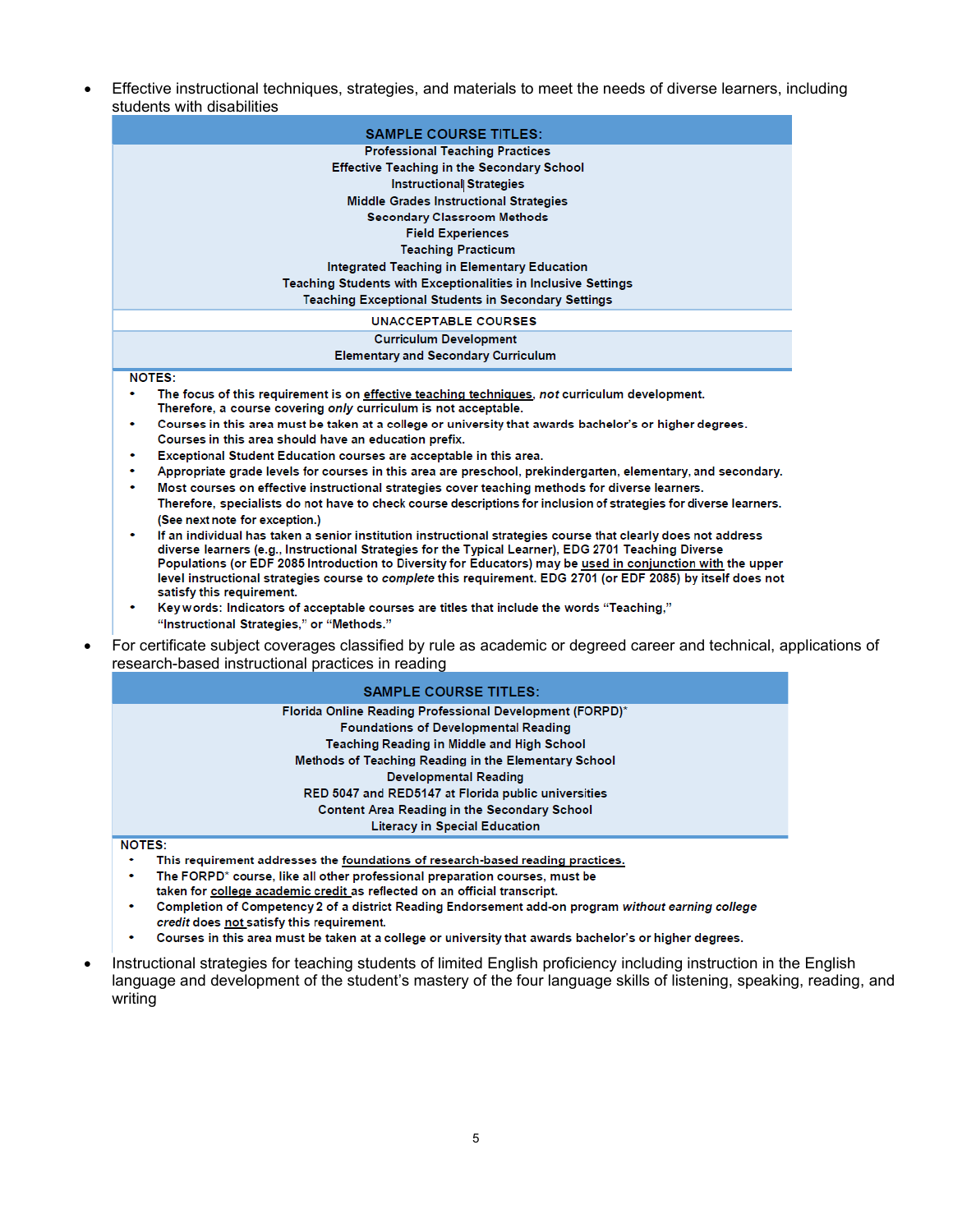| <b>SAMPLE COURSE TITLES:</b>              |  |
|-------------------------------------------|--|
| Theory and Practice of Teaching ESOL      |  |
| <b>TESOL Issues and Practices</b>         |  |
| <b>ESOL Curriculum/Instruction</b>        |  |
| <b>ESOL Strategies</b>                    |  |
| <b>ESOL testing/assessment</b>            |  |
| ESOL 1, 2, or 3                           |  |
| <b>ESOL Instruction in Content Area</b>   |  |
| <b>Methods of Teaching ESOL</b>           |  |
| <b>ESOL Foundations (or ESOL Methods)</b> |  |

#### **UNACCEPTABLE COURSES**

Teaching Diverse Populations (or Introduction to Diversity for Educators) **Courses with ESOL infused Applied Linguistics Cross Cultural Studies Multicultural Perspectives Language Acquisition** 

**NOTES:** 

- Courses in this area must be taken at a college or university that awards bachelor's or higher degrees.
- Teaching experience CANNOT be used toward this requirement.
- Practical Teaching Experience Requirement (PTER). This requirement may be satisfied by one of the two plans listed below:
	- Six (6) semester hours earned in a college student teaching program or supervised internship a. completed in an elementary or secondary school or
	- b. One (1) year of full-time teaching experience in an elementary or secondary school. See section entitled:
	- See Using Appropriate Teaching Experience for additional important information on PTER.

#### **SAMPLE COURSE TITLES:**

**Directed Teaching** Internship **Student Teaching Practice Teaching** 

#### **Elective Credit**

All college-level education courses completed at an accredited or approved junior college, community college, state college or university that are not used to satisfy a specific requirement in professional preparation may be recorded as elective credit.

#### **SAMPLE COURSE TITLES/CATEGORIES:**

**Vocational Education Adult Education Elementary Education** Teaching Diverse Populations (or Introduction to Diversity for Educators) **Seminar in Education Educational Leadership** Any course with an education prefix **Higher Education Exceptional Child Education Counseling in the Elementary School Teacher Effectiveness Training** Introduction to Education or Introduction to Teaching Profession) **Introduction to Guidance** Introduction to Educational Technology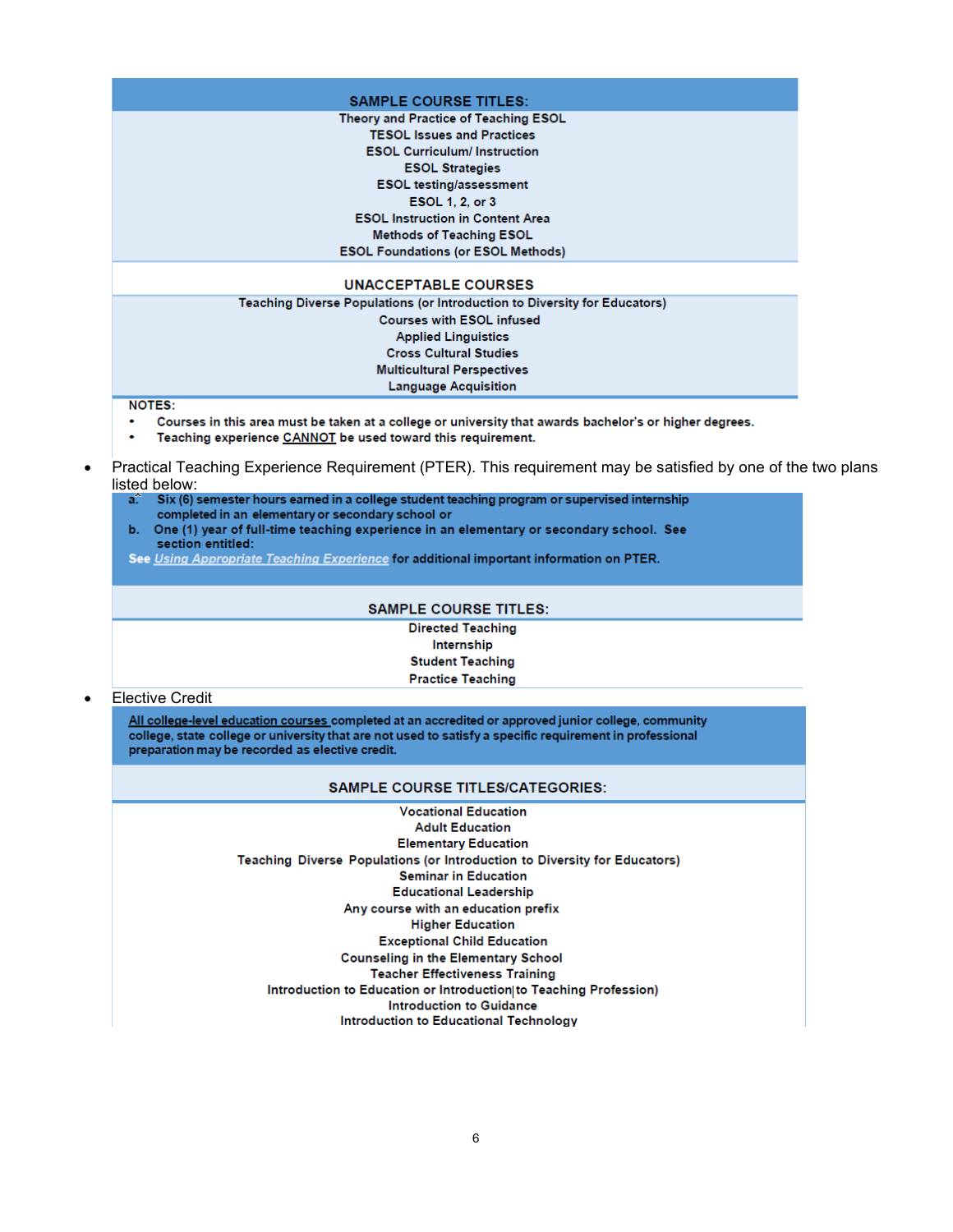## **PROFESSIONAL CERTIFICATES**

Florida's highest teaching certificate, the professional certificate, is a renewable teaching credential valid for five (5) years. Teachers with a bachelor's degree from a state-approved program can qualify for this certificate after they pass all required Florida Teacher Certification Exams (FTCE) and complete applicable paperwork.

## **RECIPROCITY**

Florida offers two reciprocal routes to the professional certificate for applicants who hold valid standard certificates from other U.S. states, territories, and the National Board for Professional Teaching Standards (NBPTS).

## **DISTRICT-ISSUED CERTIFICATES**

Career and Technical Education courses may be taught by qualified non-degreed personnel with expertise based upon verified satisfactory occupational experience. A person holding a district-issued certificate must be assigned to teach only Career and Technical Education courses as indicated in the Florida Course Code Directory. No teacher in a non-degreed assignment may be employed out-of-field.

The Human Resources Department issues an initial three-year nonrenewable temporary certificate in the same manner that state-certified teachers are certified. During the validity period of this temporary certificate, the teacher must provide documentation of the following to qualify for the professional certificate:

- A. The requirement to demonstrate mastery of general knowledge through Florida's General Knowledge Exam must be met within the three (3) years of the date of employment under the temporary certificate.
- B. Successful completion of the district's Professional Education Competence (PEC) Program.
- C. A passing score on the Professional Education Test.
- D. A minimum of 12 semester hours in education courses with credit in each of the professional education areas listed below:
	- Teacher Methods
	- Course Construction
	- Lesson Planning and Evaluation
	- Teaching Special Needs Students
- E. Industry certification if state or national industry certifications are available and applicable as indicated in the Industry Certification Funding List [\(http://www.fldoe.org/workforce/fcpea/\)](http://www.fldoe.org/workforce/fcpea/).

Upon receipt of the above documentation with the appropriate application and \$75 processing fee, the Human Resources Department will issue the Career and Technical Education teacher the five-year professional district certificate that is valid for five (5) years from July 1st of the school year it was issued. This certificate must be renewed in the identical manner that a state-issued certificate is renewed. Note, if the Career and Technical Education teacher also holds a Florida Department of Education (FDOE) certificate, the District will align the district-issued certificate validity dates to match the FDOE certificate. Additionally, only a total of 120 in-service points will be required to renew both certificates.

## **ATHLETIC COACHING CERTIFICATES**

Athletic Coaching certificates are issued to individuals who do not hold a valid Florida educator's certificate, but who are paid to coach in the public schools. For individuals who hold a valid Florida educator's certificate, the additional coaching certificate is not required by the State. Individuals who hold valid Florida certificates who wish to hold coaching certification may apply and meet the requirements to add the Athletic Coaching Endorsement.

The coach should apply for the one time only three-year nonrenewable Athletic Coaching Certificate or the five-year renewable certificate, if former college coursework is appropriate, at [www.fldoe.org/edcert/apply.asp.](http://www.fldoe.org/edcert/apply.asp) The current processing fee is \$75.00.

The coach receives an Official Statement of Status of Eligibility from the Florida Department of Education (FDOE) that indicates eligibility for a three-year Athletic Coaching certificate and also lists the requirements for the five-year certificate. If the coach is not eligible for the five-year certificate, then he/she must complete the course requirements within the three-year validity period of the first certificate. When the coaching certificate is received, a copy should be sent to the Human Resources Department for inclusion in the coach's personnel file.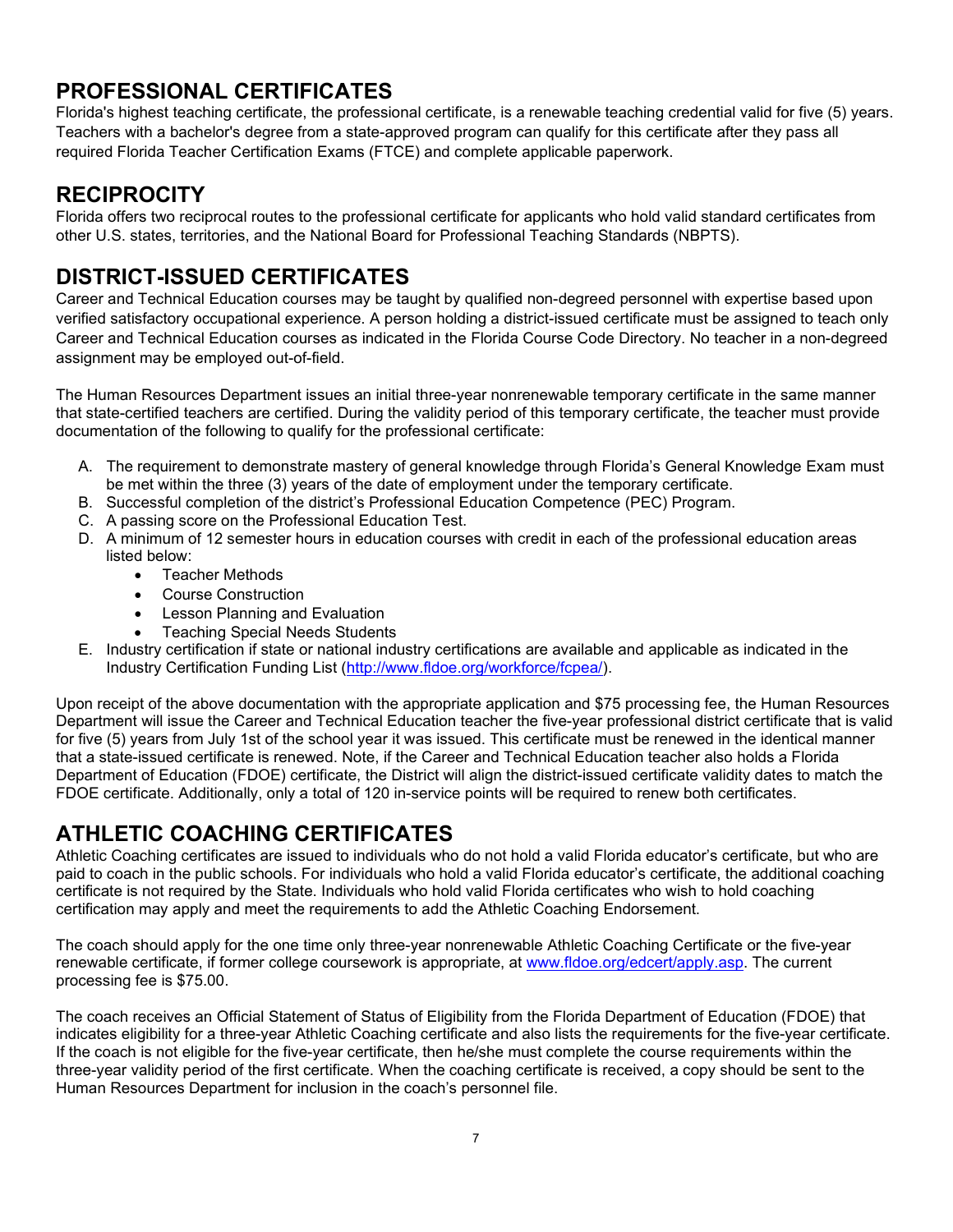The School District of St. Lucie County in partnership with the American Sport Education Program (ASEP) offers ASEP on-line and classroom courses at [http://www.asep.com/asep\\_content/org/slsd.cfm.](http://www.asep.com/asep_content/org/slsd.cfm) When the coach has completed the coursework, he/she will then apply to FDOE for the five-year Athletic Coaching certificate. Official documentation, including a copy of a valid cardiopulmonary resuscitation (CPR) card, will be sent to FDOE by the Human Resources Department verifying that the coach has completed the Athletic Coaching requirements. Applications must be submitted before the end of the validity period of the three-year certificate.

## **JROTC CERTIFICATES**

The District accepts any initial qualification training from one of the United States military branches (Air Force, Army, Marines, or Navy). The validity dates will mirror those provided by Cadet Command. This is typically a three-year period.

Each certificate renewal shall be filed with the Human Resources Department. JROTC staff are not issued a local certificate with St. Lucie Public Schools.

## **ADDITIONS**

Instructions for adding a subject to a certificate are as follows:

## **Adding a Coverage to a Professional Certificate**

- 1. [Create](https://flcertify.fldoe.org/datamart/registration.do?from=loginPage) or [log in](https://flcertify.fldoe.org/datamart/mainMenu.do;jsessionid=4Gk65Wx8SRwJ6WwYHwnmUA5ZAHZ4RE1MHr_z2q6P.bec-pveronl01) to your VERSA User Account (District Affiliation is 56-St. Lucie).
- 2. Apply for your addition with the FLDOE via the [Online Licensing Service.](https://flcertify.fldoe.org/datamart/login.do)
- 3. Pay the processing fee to St. Lucie Public Schools [here.](https://stlucie.revtrak.net/Certification/#/v/Certification-Addition-Fee-4)

## **Adding a Coverage to a Temporary Certificate**

- 1. [Create](https://flcertify.fldoe.org/datamart/registration.do?from=loginPage) or [log in](https://flcertify.fldoe.org/datamart/mainMenu.do;jsessionid=4Gk65Wx8SRwJ6WwYHwnmUA5ZAHZ4RE1MHr_z2q6P.bec-pveronl01) to your VERSA User Account (District Affiliation is 56-St. Lucie).
- 2. Apply for your addition with the FLDOE via the [Online Licensing Service.](https://flcertify.fldoe.org/datamart/login.do)
- 3. If the addition is through in-service, you will pay the processing fee to St. Lucie Public Schools [here.](https://stlucie.revtrak.net/Certification/#/v/Certification-Addition-Fee-4) If adding as a result of a subject area exam or college credit, you will pay the processing fee to FLDOE.

[Application to Add a Subject or Endorsement to a Florida Teaching Certificate -](https://www.youtube.com/watch?v=oOHonlT-ptQ) YouTube

## **RENEWALS**

Applications for renewals are accepted up to one (1) year prior to the certificate expiration date. Renewals must occur on or before April 1 of the expiration year to be eligible for reappointment.

## **Active Employees and Local Charter Schools**

- 1. [Create](https://flcertify.fldoe.org/datamart/registration.do?from=loginPage) or [log in](https://flcertify.fldoe.org/datamart/mainMenu.do;jsessionid=4Gk65Wx8SRwJ6WwYHwnmUA5ZAHZ4RE1MHr_z2q6P.bec-pveronl01) to your VERSA User Account (District Affiliation is 56-St. Lucie).
- 2. Review the [step by step instructions](http://www.stlucie.k12.fl.us/pdf/departments/human-resources/InstructionsforRenewalApplicationProcess_Internal.pdf) on how to complete the FLDOE renewal application.
- 3. Apply for your renewal with the FLDOE via the [Online Licensing Service.](https://flcertify.fldoe.org/datamart/login.do)
- 4. Pay the processing fee to St. Lucie Public Schools [here.](https://stlucie.revtrak.net/Certification/#/v/Recertification-Renewal-Fee-3)

## **Former Retired Employees**

- 1. [Create](https://flcertify.fldoe.org/datamart/registration.do?from=loginPage) or [log in](https://flcertify.fldoe.org/datamart/mainMenu.do;jsessionid=4Gk65Wx8SRwJ6WwYHwnmUA5ZAHZ4RE1MHr_z2q6P.bec-pveronl01) to your VERSA User Account (District Affiliation is 100-FLDOE).
- 2. Review the [step by step instructions](http://www.stlucie.k12.fl.us/pdf/departments/human-resources/InstructionsforRenewalApplicationProcess_External.pdf) on how to complete the FLDOE renewal application.
- 3. Apply for your renewal with the FLDOE via the [Online Licensing Service.](https://flcertify.fldoe.org/datamart/login.do)
- 4. Pay the processing fee to FLDOE.

Application to Renew a Florida Teaching Certificate - [YouTube](https://www.youtube.com/embed/5qtDl7dgF7I)

Any person applying on or after July 1, 2014, for renewal or reinstatement of a Professional Certificate must earn at least one (1) semester hour of college credit or the equivalent twenty (20) in-service points in the *instruction of students with disabilities*. A minimum of six (6) semester hours of acceptable college credit or 120 in-service points is still required in order to renew your certificate. The credit in the *instruction of students with disabilities* will now be required as a part of the overall credit for any renewal or reinstatement application received on or after July 1, 2014.

As an acceptable equivalent, you may earn a passing score on a Florida subject area exam during the current validity period for a subject reflected on your certificate to satisfy three (3) semester hours or sixty (60) in-service points of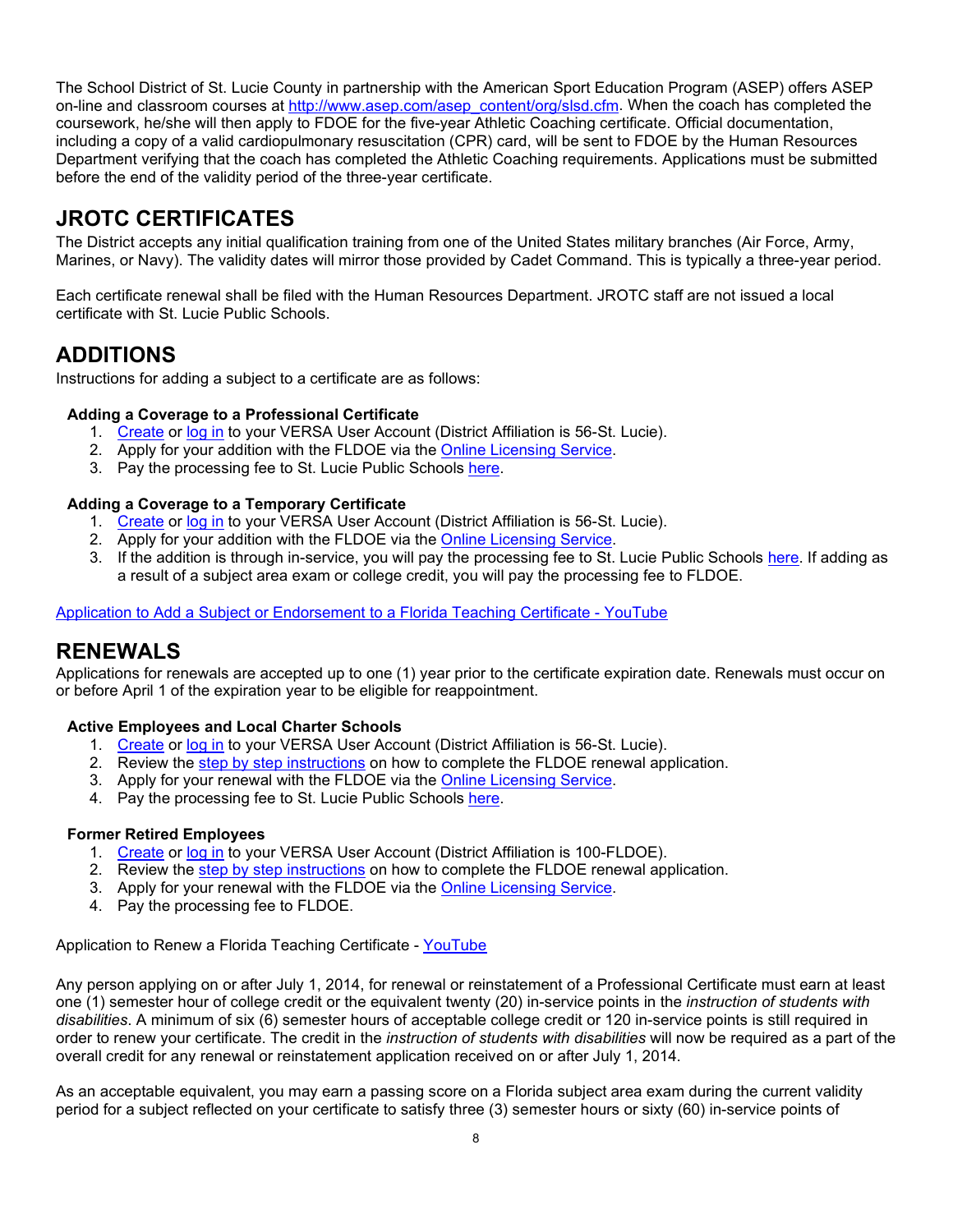renewal credit. If your current Professional Certificate includes a subject in the *instruction of students with disabilities*, a passing score on the corresponding subject area exam (i.e., Exceptional Student Education, Hearing Impaired, Speech-Language Impaired, Visually Impaired) earned during the current validity period will satisfy three (3) semester hours of renewal credit and also the requirement for credit in the *instruction of students with disabilities*.

Instructional Personnel employed at a designated School of Excellence may substitute one (1) school year of employment at a School of Excellence for twenty (20) in-service points, up to sixty (60) points total in a five-year cycle, toward the renewal of a Professional Certificate. The 2017-2018 school year is the earliest that instructional personnel can substitute credit for one (1) year of employment at a designated School of Excellence. Instructional personnel must work a minimum of ninety-nine (99) days to earn credit for one (1) year of employment.

Teachers should check the amount of in-service points earned within the validity period (ex: July 1, 2016 - June 30, 2021) in [Frontline](https://login.frontlineeducation.com/login?signin=b021e73eb9cd93a59769de38e20b7d84&productId=pd&clientId=pd#/login) prior to submitting the renewal application. Other renewal options include:

- 60 in-service points plus one 3 credit hour course
- two 3 credit hour courses (6 semester hours total)
- subject area exam (taken within validity period) plus 60 in-service points or 3 semester hours of coursework (same subject must already be on your certificate)
- a valid National Board Certification will renew all corresponding areas shown on the Florida certificate
- college teaching

Renewals that have a validity period of 2020-2025 will need to meeting the following requirements:

- Applicants who are renewing their certificates in the coverage areas below must take two credit hours (or 40 hours of professional development) in the use of explicit, systematic, and sequential approaches to reading instruction, developing phonemic awareness, and implementing multisensory intervention: Elementary Education (K-6), Prekindergarten/Primary Education (age 3 through grade 3), Elementary Education (grades 1-6), Primary Education (grades K-3), English (grades 1-6), Middle Grades English (grades 5-9), Middle Grades Integrated Curriculum (grades 5-9), English (6-12), Reading (K-12), Reading (Endorsement), and English for Speakers of Other Languages (ESOL) (grades K-12).
- Coursework that meets these criteria and the SWD requirement can be used for both purposes.
- This change impacts those who are renewing their Professional Certificates with a validity period that starts July 1, 2020 or after, meaning that educators who have certificates with a validity period beginning July 1, 2020 would have until June 2025 to complete the requirements.

## **FLORIDA TEACHER CERTIFICATION EXAMINATIONS**

The purpose of the Florida Teacher Certification examinations (FTCE) is to ensure that all teacher candidates demonstrate the necessary content and pedagogical knowledge necessary to effectively instruct students in Florida. All FTCE exams are offered via computer at multiple locations throughout the state. Information on Florida Teacher Certification Exams can be found by going to [www.fl.nesinc.com.](http://www.fl.nesinc.com/) This website provides up-to-date registration and testing information, information about test preparation materials, and services that enable you to register and obtain your unofficial test results on-line.

## **TEACHING OUT OF FIELD**

Employees hired to teach out of field must complete the minimum college credit hours or equivalent, as specified below, each year toward certification in order to be eligible for reappointment.

A teacher out of field in a subject other than English for Speakers of Other Languages (ESOL) shall complete at least six semester hours of college credit or the equivalent toward the appropriate certification within one (1) calendar year from date of initial appointment to the out-of-field assignment and each calendar year thereafter until all course requirements are completed for the appropriate certification.

A teacher out of field in ESOL only shall complete at least three semester hours of college credit or the equivalent toward the ESOL requirements within the first two (2) calendar years from date of initial assignment and three semester hours or the equivalent during each calendar year thereafter until all course requirements for certification in ESOL are completed.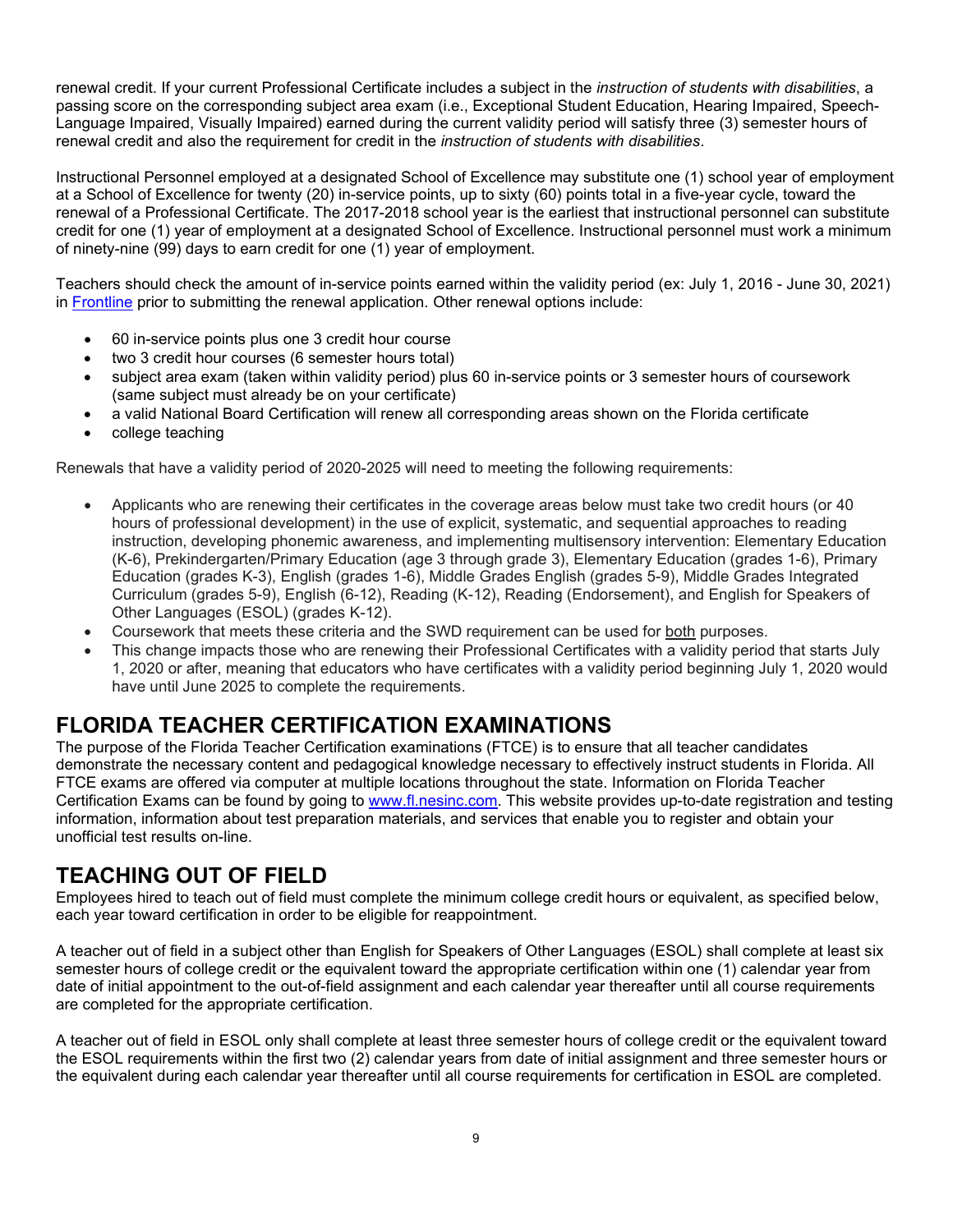A teacher out of field in ESOL and another subject shall complete at least six semester hours of college credit or the equivalent toward the appropriate certification within one (1) calendar year from the date of initial appointment to the outof-field assignment and each calendar year thereafter until all course requirements are completed for the appropriate certification. During the first two (2) years, at least three of the required hours or the equivalent shall be completed in ESOL strategies. Beginning with the third year and each year thereafter, at least three semester hours or the equivalent shall be completed in ESOL strategies and at least three semester hours in requirements for the other subject shall be completed until all course requirements are completed for the appropriate certifications.

If the out-of-field teacher is completing professional preparation coursework towards the professional certificate, six semester hours of the education coursework may be used in lieu of the six semester hours of college credit or the equivalent toward the appropriate certification.

St. Lucie Public Schools shall post out of field assignments thirty (30) days prior to the start of the student semesters. The principal is also required to notify parents in writing when teachers are teaching out of field before the October and February Full-Time Equivalent (FTE) survey periods. Each year as applicable, the out-of-field teacher shall file appropriate verification of course work until fully certified with the Human Resources Department.

## **ESOL**

The Consent Decree addresses the civil rights of English Language Learner (ELL) students, foremost among those their right to equal access to all education programs. In addressing these rights, the Consent Decree provides a structure that ensures the delivery of the comprehensible instruction to which ELL students are entitled. Training requirements are broken down into four categories (see Appendix A for ESOL information).

Category I: A teacher who is responsible for Language Arts/English, Developmental Language Arts, Intensive Reading, or Reading must complete the five ESOL Endorsement classes and add the coverage to their teaching certificate.

- Applied Linguistics
- Cross Cultural Communication
- **ESOL Curriculum**
- Methods of Teaching ESOL
- Testing and Evaluation of ESOL

Once the ESOL Endorsement has been obtained, the teacher will also bank 300 points that may be used toward subsequent renewals of their certificate in any area. Alternatively, teachers may (1) take any two of the ESOL Endorsement classes and (2) take the ESOL K-12 Subject Area Exam (SAE). ESOL K-12 Certification will be retained on the Florida educator's certificate as long as the teacher has completed 120 ESOL in-service points or two ESOL college classes prior to recertification. The ESOL in-service or coursework must be completed within three (3) years of adding the ESOL K-12 certification to the teaching certificate.

Category II: A secondary education teacher who teaches Social Studies, Mathematics, Science, or Computer Literacy requires 60 ESOL in-service points or one of the endorsement classes listed above.

Category III: This applies to elective teachers; a teacher who is not in Category 1, 2, or 4 (i.e. Art, Music, Physical Education, Media Specialists, Speech-Language Pathologists, Occupational Therapists, Foreign Language teachers, etc.) require 18 ESOL in-service points or one of the endorsement classes listed above.

Category IV: Administrators and Guidance Counselors require 60 ESOL in-service points or one of the endorsement classes listed above.

When a Category I teacher who is not certified or endorsed in ESOL is assigned to teach a class in which an active ELL student is enrolled, the teacher is identified as out of field. Once this occurs, the teacher is required to work toward ESOL endorsement/certification regardless of whether or not they have ESOL students in their class in subsequent years. Beginning with the 2011-2012 school year, Category I teachers must complete all ESOL training requirements consecutively, within a six-year period. In other words, teachers must earn 60 in-service hours within the first two (2) years and 60 in-service hours each year after until fulfilling the required hours. They may take more than the minimum required hours each calendar year, but they cannot skip any years or double-up. The intent is for training to occur in a continuum in order to help the teacher become proficient as soon as possible, thereby benefiting the ELL students.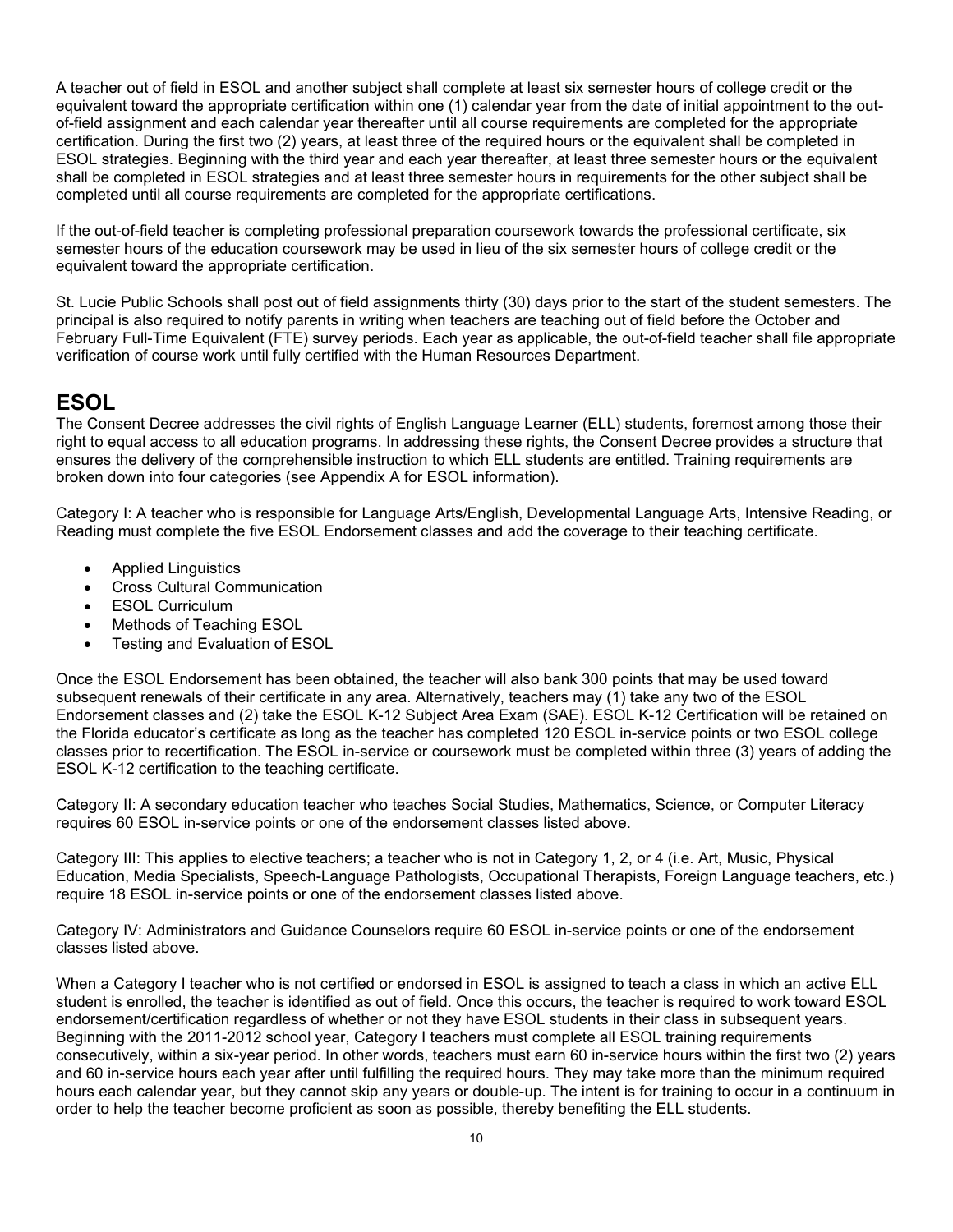## **SALARY SUPPLEMENTS**

The restriction on awarding salary supplements for advanced degrees is based upon Senate Bill 736 which was passed during the 2011 legislative session. The exact language from Senate Bill 736 is as follows:

*A District school board may not use advanced degrees in setting a salary schedule for instructional personnel or school administrators hired on or after July 1, 2011, unless the advanced degree is held in the individual's area of certification and is only a salary supplement.*

The Human Resources Department references a list of acceptable majors recommended by the Florida Department of Education to determine eligibility for the advanced degree supplement.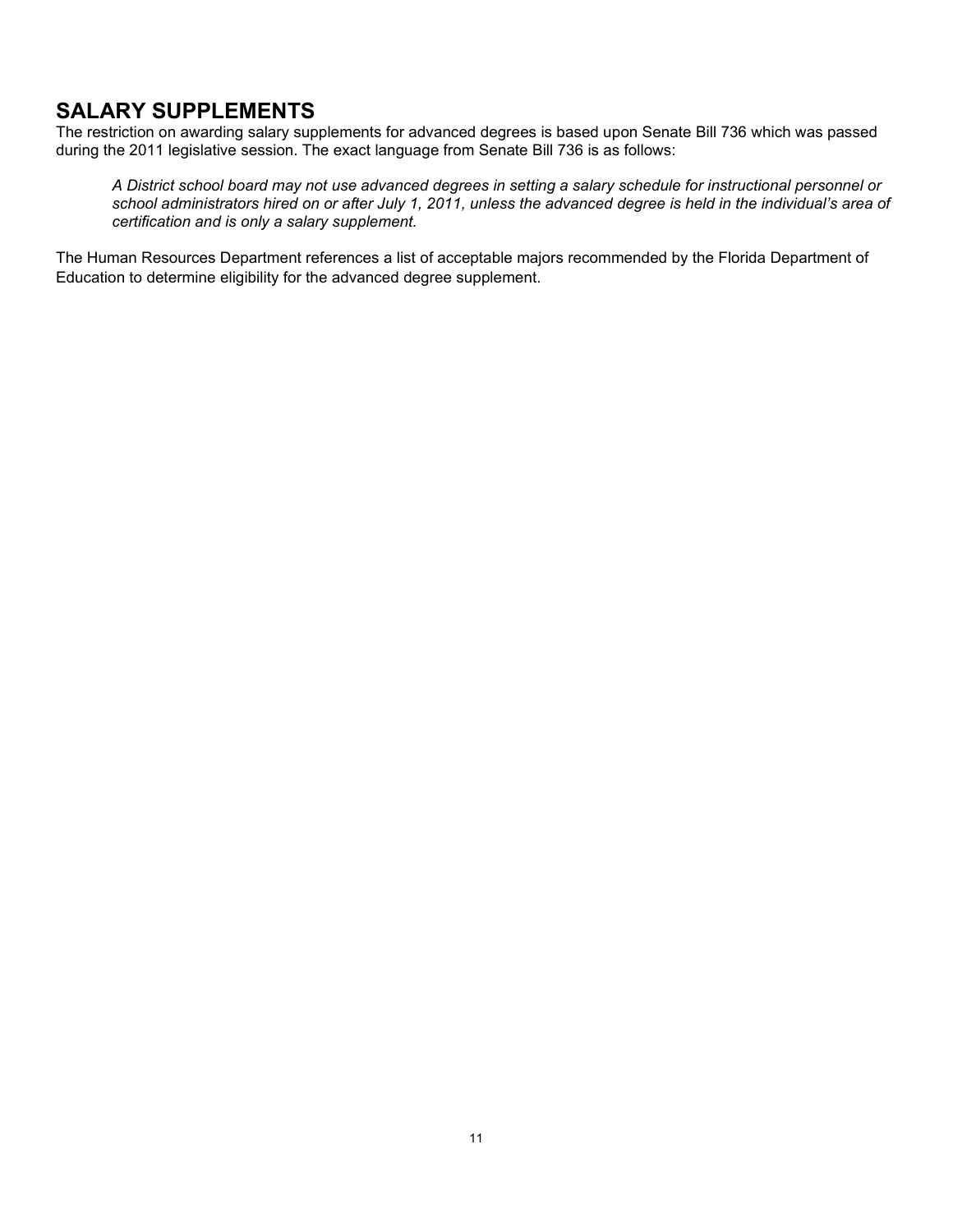## **SCHOOL BOARD POLICIES**

## **6.20\*+ CERTIFICATION OF ADMINISTRATIVE AND INSTRUCTIONAL PERSONNEL**

Except for employment under emergency conditions, as provided in Florida Statutes, and for part-time service as authorized in these policies, no person shall be employed or continued in employment in an instructional capacity who does not hold or who is not eligible to hold a valid Florida certificate. The certificated staff member shall be responsible for maintaining a valid teaching certificate. The staff member shall register the certificate and each certificate reissuance or renewal in the Human Resources Department as soon as the Florida Department of Education reissues or renews the certificate.

(1) The Superintendent's designee shall serve as the contact person with the certification section of the Florida Department of Education and will assist with all certification requirements.

(2) An individual nominated for an instructional position shall be properly certificated, be eligible for certification, or qualify for employment or reemployment as a non-degreed vocational education teacher or a noncertificated instructional staff member.

(3) As state and/or federal rules/legislation changes, administrative and instructional personnel may be required to meet additional education and certification requirements to be in compliance. Failure to comply with this policy may result in disciplinary action up to and including termination.

(4) All persons employed or occupying a position whose function includes the provision of direct instructional services to students or direct support in the learning process of students must hold the certificate(s) required by Florida Statutes and Florida Department of Education rules.

(5) Periodically as required, the Superintendent shall develop and recommend and the School Board shall adopt a District certification manual governing certification of non-degreed full-time vocational teachers, substitute teachers, and non-certificated instructional personnel.

(6) In-service training programs shall be designed to assist instructional personnel in the performance of their assigned duties by improving their competencies, knowledge, and skills.

(7) In addition to subject area certification, instructional staff members shall comply with all provisions of the META Decree. Failure to comply with this policy may result in disciplinary action up to and including termination.

(8) The Board will make every attempt to comply with Federal and State standards in the employment of instructional personnel.

## **STATUTORY AUTHORITY: [1001.41,](http://www.leg.state.fl.us/statutes/index.cfm?App_mode=Display_Statute&Search_String=&URL=1000-1099/1001/Sections/1001.41.html) [1012.22,](http://www.leg.state.fl.us/statutes/index.cfm?App_mode=Display_Statute&Search_String=&URL=1000-1099/1012/Sections/1012.22.html) [1012.23,](http://www.leg.state.fl.us/statutes/index.cfm?App_mode=Display_Statute&Search_String=&URL=1000-1099/1012/Sections/1012.23.html) F.S. LAWS IMPLEMENTED: [1001.43,](http://www.leg.state.fl.us/statutes/index.cfm?App_mode=Display_Statute&Search_String=&URL=1000-1099/1001/Sections/1001.43.html) [1011.60,](http://www.leg.state.fl.us/statutes/index.cfm?App_mode=Display_Statute&Search_String=&URL=1000-1099/1011/Sections/1011.60.html) [1012.24,](http://www.leg.state.fl.us/statutes/index.cfm?App_mode=Display_Statute&Search_String=&URL=1000-1099/1012/Sections/1012.24.html) [1012.54,](http://www.leg.state.fl.us/statutes/index.cfm?App_mode=Display_Statute&Search_String=&URL=1000-1099/1012/Sections/1012.54.html) [1012.55,](http://www.leg.state.fl.us/statutes/index.cfm?App_mode=Display_Statute&Search_String=&URL=1000-1099/1012/Sections/1012.55.html) [1012.56,](http://www.leg.state.fl.us/statutes/index.cfm?App_mode=Display_Statute&Search_String=&URL=1000-1099/1012/Sections/1012.56.html) [1012.57,](http://www.leg.state.fl.us/statutes/index.cfm?App_mode=Display_Statute&Search_String=&URL=1000-1099/1012/Sections/1012.57.html) F.S. STATE BOARD OF EDUCATION RULES: 6A-1.0501, [6A-1.0502,](https://www.flrules.org/gateway/ruleno.asp?id=6A-1.0502) [6A-1.0503](https://www.flrules.org/gateway/ruleNo.asp?ID=6A-1.0503)**

**History: Adopted: 03/30/2004 Revision Date(s): 06/12/2012, 07/22/2014, 12/11/2018 Formerly: 3.62, 3.68**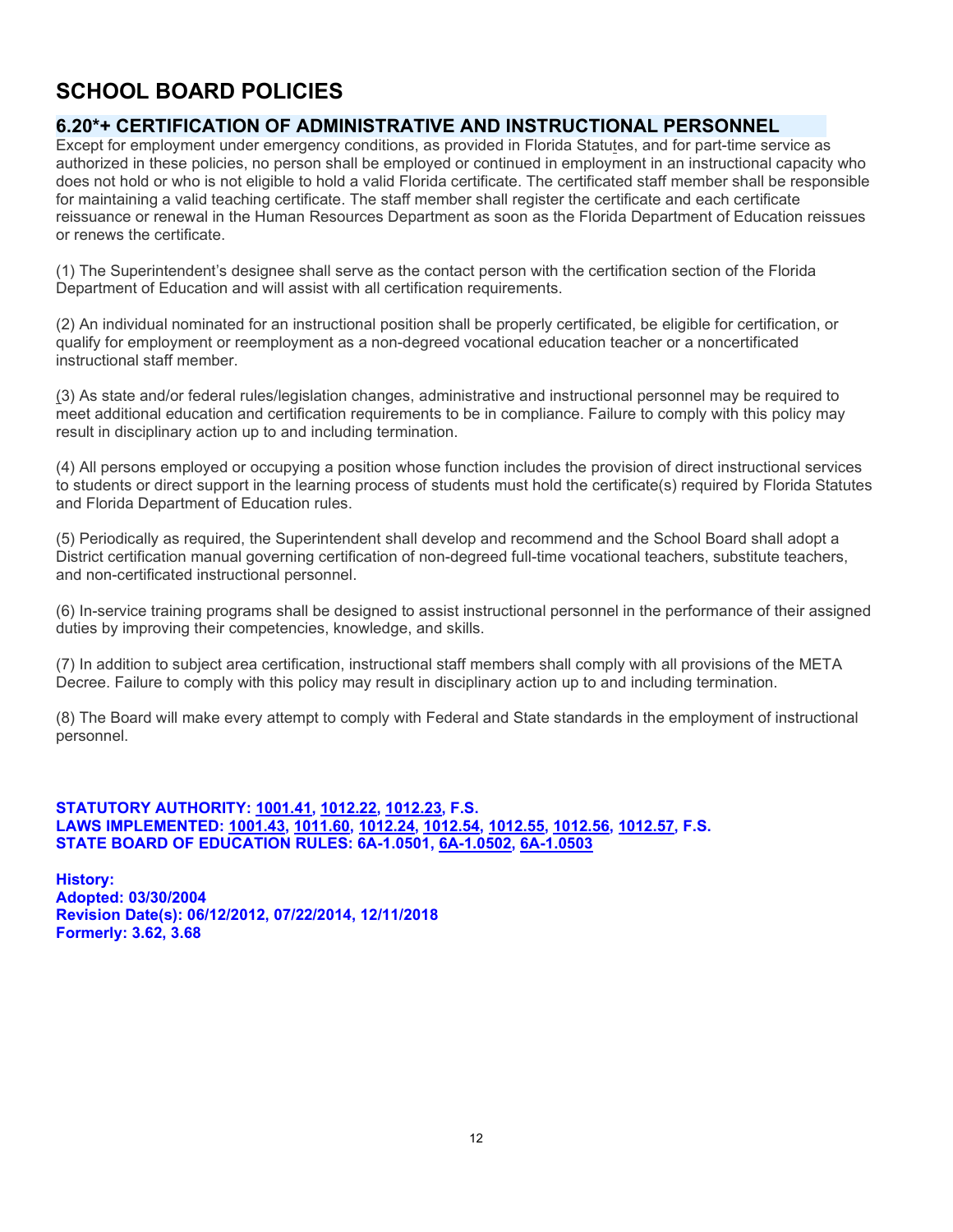## **6.21\* DISTRICT CERTIFICATES**

The School Board authorizes issuance of School District Certificates to substitute teachers, JROTC teachers, and full-time and part-time non-degreed Career & Technical Education teachers. The areas of certification shall be as provided by the state of Florida; additionally, the School Board may establish alternative qualifications for teachers with an industry certification in the career area in which they teach.

Each certificate shall bear an effective date of July 1 of the school fiscal year for which it is issued and shall expire on June 30.

(1) The Substitute Certificate shall be valid for five (5) school fiscal years and shall be issued to an individual who meets criteria established for employment in the School Board policy entitled "Substitute Teachers."

(a) To re-issue a valid Substitute Certificate, an individual shall submit an application form to the Human Resources Department.

(b) To re-issue an expired Substitute Certificate, an individual shall submit to the Human Resources Department an application form and a complete set of fingerprints taken by a law enforcement agency or properly trained District personnel to obtain a records check by the Florida Department of Law Enforcement (FDLE) and the Federal Bureau of Investigation (FBI). The fingerprint processing fee shall be paid by the individual.

(2) The following types of Full-time Certificates shall be issued at the non-degreed level.

(a) Non-degreed instructional personnel will be issued a three-year (3) Temporary Certificate upon receipt of fingerprint clearance from the FDLE and FBI.

(b) A five (5) year Professional Certificate will be issued when all requirements have been completed as specified by the Human Resources Department. In addition, all individuals hired on or after July 1, 2011 shall provide documentation of industry certification when state or national industry certifications are available and applicable. All employees that hold a district issued certificate shall maintain all credentials established by the Human Resources Department for issuance of the district certificate.

(c) To re-issue a valid Professional Certificate, official transcripts must be filed with the appropriate renewal form showing six (6) semester hours of college credit which includes three (3) semester hours specific to each area on the certificate. One hundred twenty (120) In-service Points shall be considered equivalent.

**STATUTORY AUTHORITY[: 1001.41,](http://www.leg.state.fl.us/statutes/index.cfm?App_mode=Display_Statute&Search_String=&URL=1000-1099/1001/Sections/1001.41.html) [1012.22,](http://www.leg.state.fl.us/statutes/index.cfm?App_mode=Display_Statute&Search_String=&URL=1000-1099/1012/Sections/1012.22.html) [1012.23,](http://www.leg.state.fl.us/statutes/index.cfm?App_mode=Display_Statute&Search_String=&URL=1000-1099/1012/Sections/1012.23.html) F.S. LAWS IMPLEMENTED: [1001.43,](http://www.leg.state.fl.us/statutes/index.cfm?App_mode=Display_Statute&Search_String=&URL=1000-1099/1001/Sections/1001.43.html) [1012.32,](http://www.leg.state.fl.us/statutes/index.cfm?App_mode=Display_Statute&Search_String=&URL=1000-1099/1012/Sections/1012.32.html) [1012.39,](http://www.leg.state.fl.us/statutes/index.cfm?App_mode=Display_Statute&Search_String=&URL=1000-1099/1012/Sections/1012.39.html) F.S. State Board of Education Rule: [6A-1.0502](https://www.google.com/url?sa=t&rct=j&q=&esrc=s&source=web&cd=1&cad=rja&uact=8&ved=0ahUKEwiFo5mA9fjMAhURQFIKHRXIAewQFggcMAA&url=https%3A%2F%2Fwww.flrules.org%2Fgateway%2Fruleno.asp%3Fid%3D6A-1.0502&usg=AFQjCNFwXUy2G62T99L3teFVbgUKICP5xg&sig2=Aimu_xysNPiuGSLrJbkO-Q&bvm=bv.122676328,d.aXo) History: Adopted: 03/30/2004 Revision Date(s): 04/09/2013, 11/18/2014, 06/14/2016 Formerly: new**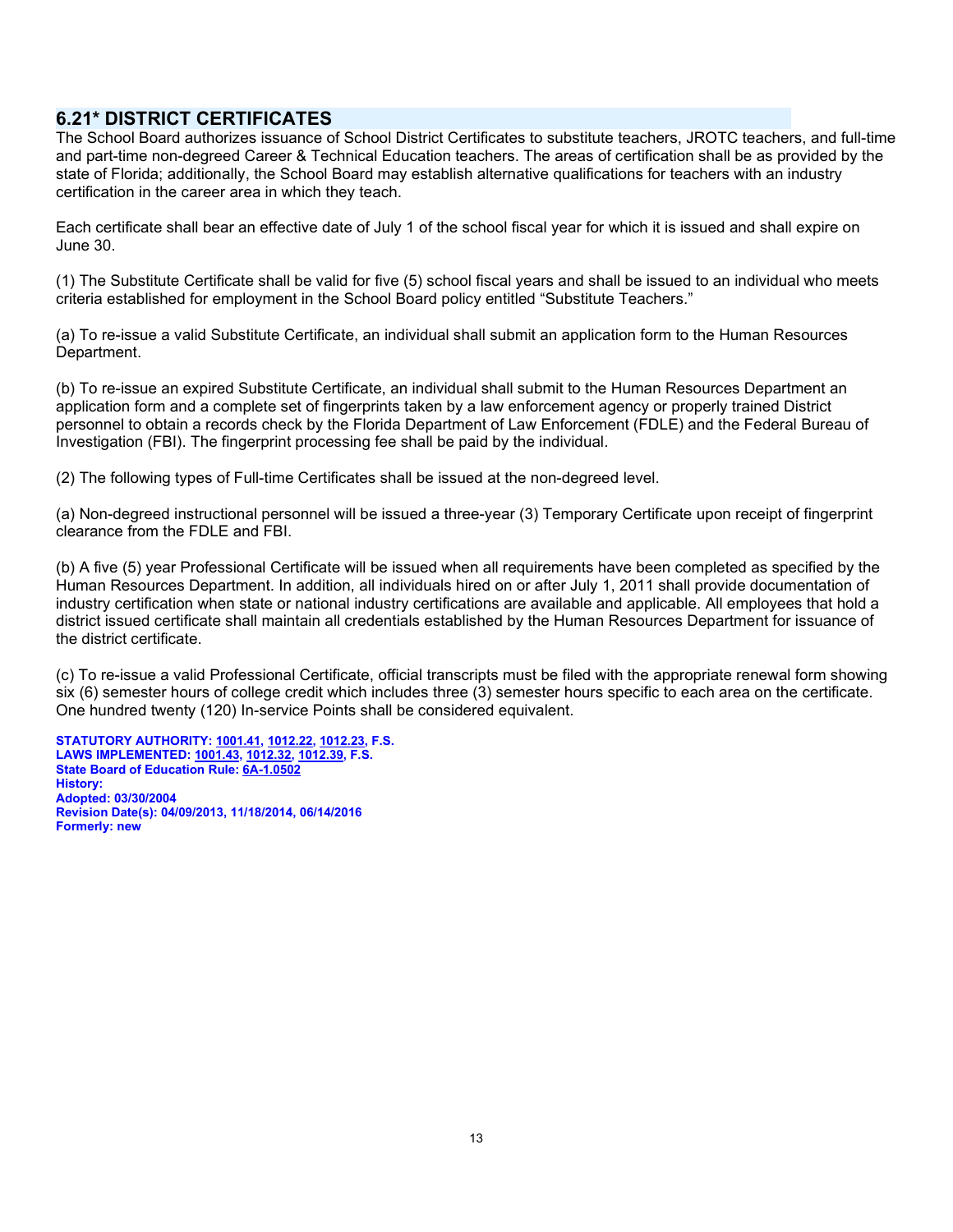## **6.22+ TEACHING OUT-OF-FIELD**

(1) For initial employment in St. Lucie County, each member of the instructional or certificated administrative staff shall be employed in the subject field in which he or she is properly certified except as approved by the Superintendent.

(2) The School Board shall approve each out-of-field assignment and the minutes shall reflect such approvals.

(3) The principal shall notify parents in writing when teachers are teaching out of field prior to the October and February Full-Time Equivalent (FTE) survey periods.

(4) Instructional personnel who are out of field for certification shall complete the minimum college credit hours or equivalent as specified in this policy each year toward certification in order to be eligible for reappointment. Any teacher who fails to meet such requirements on an annual basis shall not be eligible to teach out of field for any subsequent year until the requirements are fulfilled.

(a) A teacher out of field in a subject other than English for Speakers of Other Languages (ESOL) shall complete at least six (6) semester hours of college credit or the equivalent toward the appropriate certification within one (1) calendar year from date of initial appointment to the out-of-field assignment and each calendar year thereafter until all course requirements are completed for the appropriate certification.

(b) A teacher out of field in ESOL only shall complete at least three (3) semester hours of college credit or the equivalent toward the ESOL requirements within the first two (2) calendar years from date of initial assignment and three (3) semester hours or the equivalent during each calendar year thereafter until all course requirements for certification in ESOL are completed.

(c) A teacher out of field in ESOL and another subject shall complete at least six (6) semester hours of college credit or the equivalent toward the appropriate certification within one (1) calendar year from the date of initial appointment to the out-of-field assignment and each calendar year thereafter until all course requirements are completed for the appropriate certification. During the first two (2) years, at least three (3) of the required hours or the equivalent shall be completed in ESOL strategies. Beginning with the third year and each year thereafter, at least three (3) semester hours or the equivalent shall be completed in ESOL strategies and at least three (3) semester hours in requirements for the other subject shall be completed until all course requirements are completed for the appropriate certifications.

(5) Each year as applicable, the out-of-field teacher shall file appropriate verification of course work with the Human Resources Department until fully certified.

(6) An experienced teacher teaching out-of-field in a core academic subject area may demonstrate subject area expertise other than that demonstrated through holding state certification by utilizing the High, Objective, Uniform State Standard of Evaluation (HOUSSE) plan as outlined by the Florida Department of Education. Such approved teachers will not be required to be reported to parents as not having certification in the subject. This provision is not applicable to teachers of ESOL or Reading.

**STATUTORY AUTHORITY: 1001.41, 1012.22, 1012.23, F.S. LAWS IMPLEMENTED: 1001.43, 1012.42, 1012.55, F.S. History: Adopted: 03/30/2004 Revision Date(s): 05/24/05, 06/12/2012 Formerly: 3.69**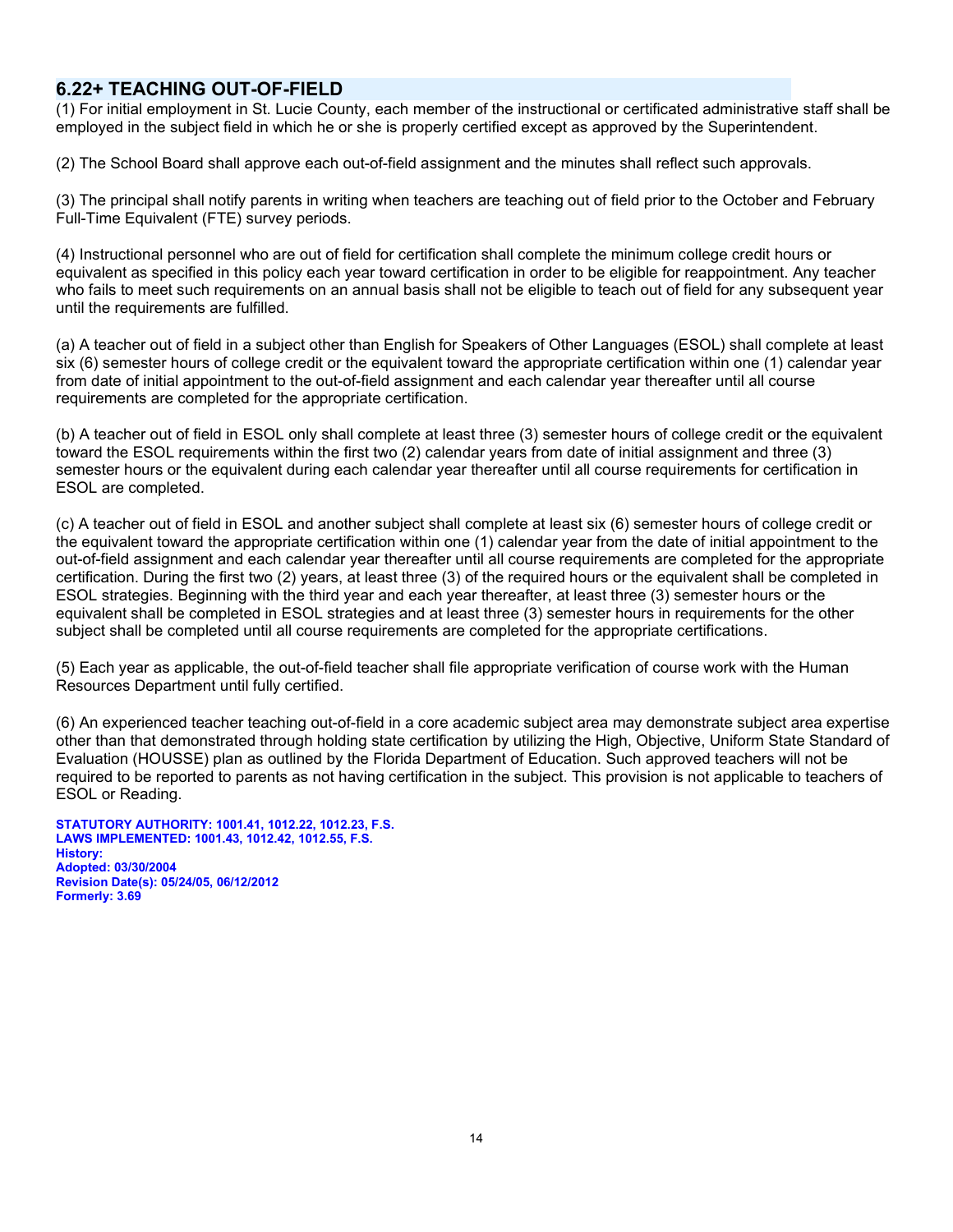## **What Type of Training Do I Need For ESOL?**

The following information is being provided to answer questions regarding ESOL compliance for educators.

### **I'm a Category 1 Teacher – What do I need?**

This applies to a teacher who is responsible for Language Arts/English, Developmental Language Arts, Intensive Reading, or Reading.

| <b>OPTION 1: ESOL Endorsement</b>                          | <b>OPTION 2: ESOL K-12 Certification</b>                        |
|------------------------------------------------------------|-----------------------------------------------------------------|
| Complete the five (5) ESOL Endorsement classes:            | (1) Take any two (2) of the ESOL Endorsement classes            |
| <b>Applied Linguistics</b>                                 | and                                                             |
| <b>Cross Cultural Communication</b>                        | (2) Take the ESOL K-12 Subject Area Exam (SAE)                  |
| <b>ESOL Curriculum</b>                                     | Register at http://www.fl.nesinc.com/                           |
| Methods of Teaching ESOL                                   |                                                                 |
| Testing and Evaluation of ESOL                             |                                                                 |
| When you obtain the ESOL Endorsement, you also bank 300    | Once you have obtained the ESOL K-12 Certification, you will    |
| points that you may use toward subsequent renewals of your | retain it on your Florida educator's certificate as long as you |
| certificate in any area.                                   | have taken 120 ESOL in-service points or two (2) ESOL college   |
|                                                            | classes prior to recertification. This in-service or coursework |
|                                                            | needs to be completed within three (3) years of adding the      |
|                                                            | ESOL K-12 certification to your teaching certificate.           |

When a Category 1 teacher who is not certified or endorsed in ESOL is assigned to teach a class in which an active ELL student is enrolled, the teacher is identified as out of field. Once this occurs, the teacher is required to work toward ESOL endorsement/certification regardless of whether or not they have ESOL students in their class in subsequent years. Beginning with the 2011-2012 school year, Category 1 teachers must complete all ESOL training requirements consecutively, within a six- year period. In other words, teachers must earn 60 in-service hours within the first two (2) years and 60 in-service hours each year after until fulfilling the required hours. They may take more than the minimum required hours each calendar year, but they cannot skip any years or double-up. The intent is for training to occur in a continuum in order to help the teacher become proficient as soon as possible, thereby benefiting the ELL students.

#### **Category 1 teachers MUST add the ESOL Endorsement or ESOL Certification to their teaching certificate to be in compliance.**

## **I'm a Category 2 Teacher – What do I need?**

This applies to a *secondary education teacher* who teaches Social Studies, Mathematics, Science, or Computer Literacy.

60 ESOL in-service points *OR* 1 of the endorsement classes listed above.

**Category 2 teachers CANNOT add the 60 ESOL in-service points to their teaching certificate. An in-service transcript will document their compliance.**

#### **I'm a Category 3 Teacher – What do I need?**

This applies to *elective teachers*: a teacher who is not in Category 1, 2, or 4 (i.e. Art, Music, Physical Education, Media Specialists, Speech-Language Pathologists, Occupational Therapists, Foreign Language teachers, etc.).

18 ESOL in-service points *OR* 1 of the endorsement classes listed above.

**Category 3 educators CANNOT add the 18 ESOL in-service points to their teaching certificate. An in-service transcript will document their compliance**.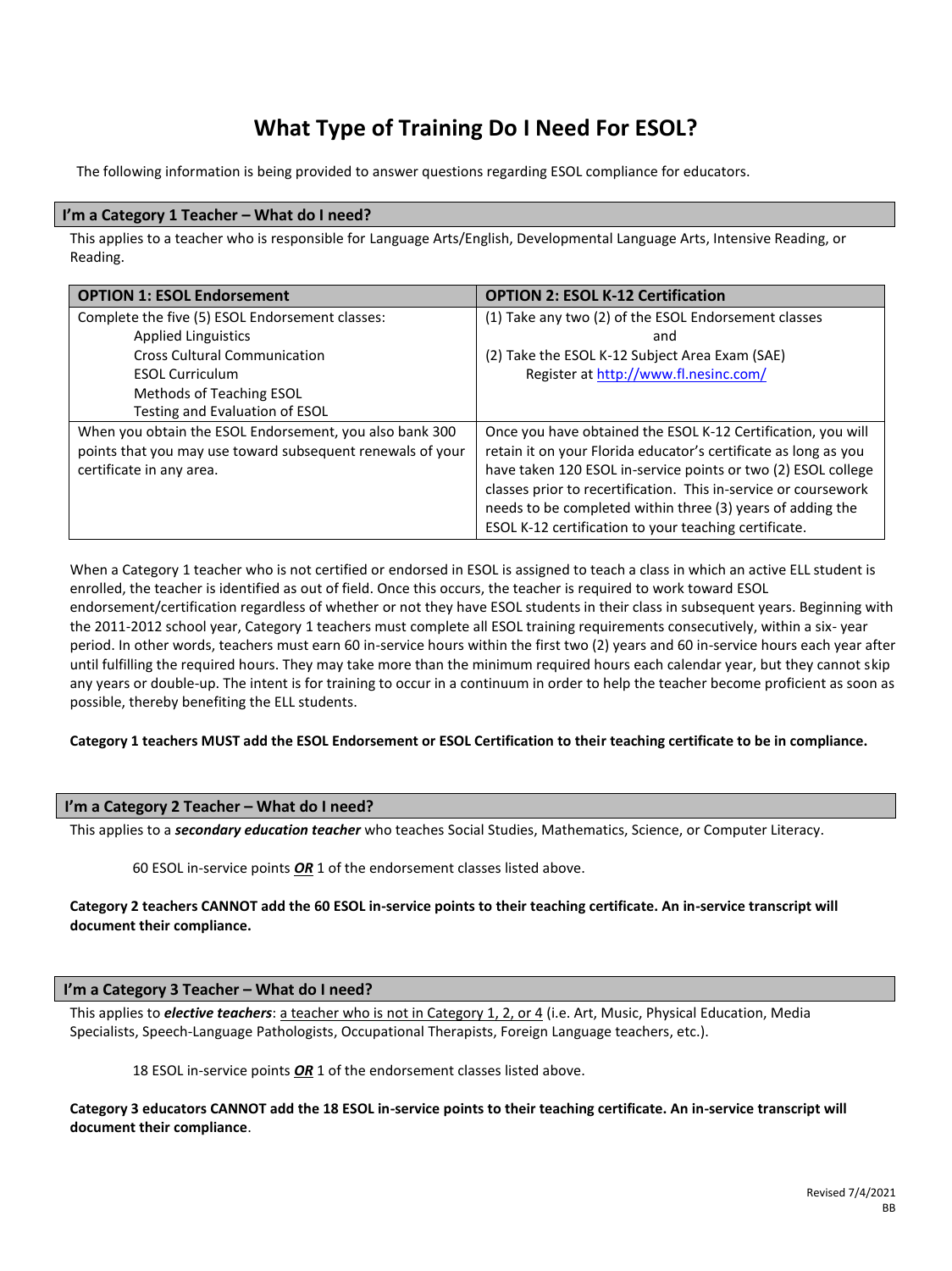### **I'm a Category 4 Administrator or Guidance Counselor – What do I need?**

60 ESOL in-service points *OR* 1 of the endorsement classes listed above.

### **Category 4 personnel CANNOT add the 60 ESOL in-service points to their teaching certificate. An in-service transcript will document their compliance.**

#### **Where is ESOL coursework offered?**

Free professional development opportunities for ESOL coursework are offered through Canvas. 2021-2022 offerings can be found a[t SLPS ESOL Courses 2021-2022 \(smore.com\).](https://www.smore.com/w79us) Registration takes place in the Frontline calendar within the registration dates.

Additional approved providers include:

- **Schultz Center**
	- o <https://schultzcenter.org/esol/>
- **Florida Teachers of Tomorrow**
	- o Enrollment by request t[o Teach@FloridaTeachers.org](mailto:Teach@FloridaTeachers.org)
- **Hillsborough Consortium for Technology and Education (CTechEd)**
	- o <https://www.cteched.org/esol-online-1>
- **Beacon Educator**
	- o <https://www.beaconeducator.com/offerings.aspx>
- **North East Florida Educational Consortium (NEFEC)**
	- o <http://www.nefec.org/events/>

**If any of the ESOL courses from outside providers do not have the same titles as [the ones listed by the FDOE,](http://www.fldoe.org/teaching/certification/administrative-rules/6a-4-0244.stml) they must be reviewed by Talent Development to ensure that they are aligned to the five (5) classes and their objectives.**

#### **How do I get my ESOL coursework on my Frontline transcript?**

Any ESOL in-service or coursework completed outside St. Lucie Public Schools **MUST** be applied to the teacher's in-service transcript on Frontline.

For questions regarding your Frontline transcript, please contact Laura VanDuzer in Talent Development at [laura.vanduzer@stlucieschools.org](mailto:laura.vanduzer@stlucieschools.org) or 772/429-3940.

#### **How do I add the ESOL Endorsement to my Florida educator's certificate?**

Contact Jennifer DiDonato at 772/429-7512 o[r jennifer.didonato@stlucieschools.org](mailto:jennifer.didonato@stlucieschools.org) for instructions on adding the ESOL Endorsement to a Florida educator's certificate.